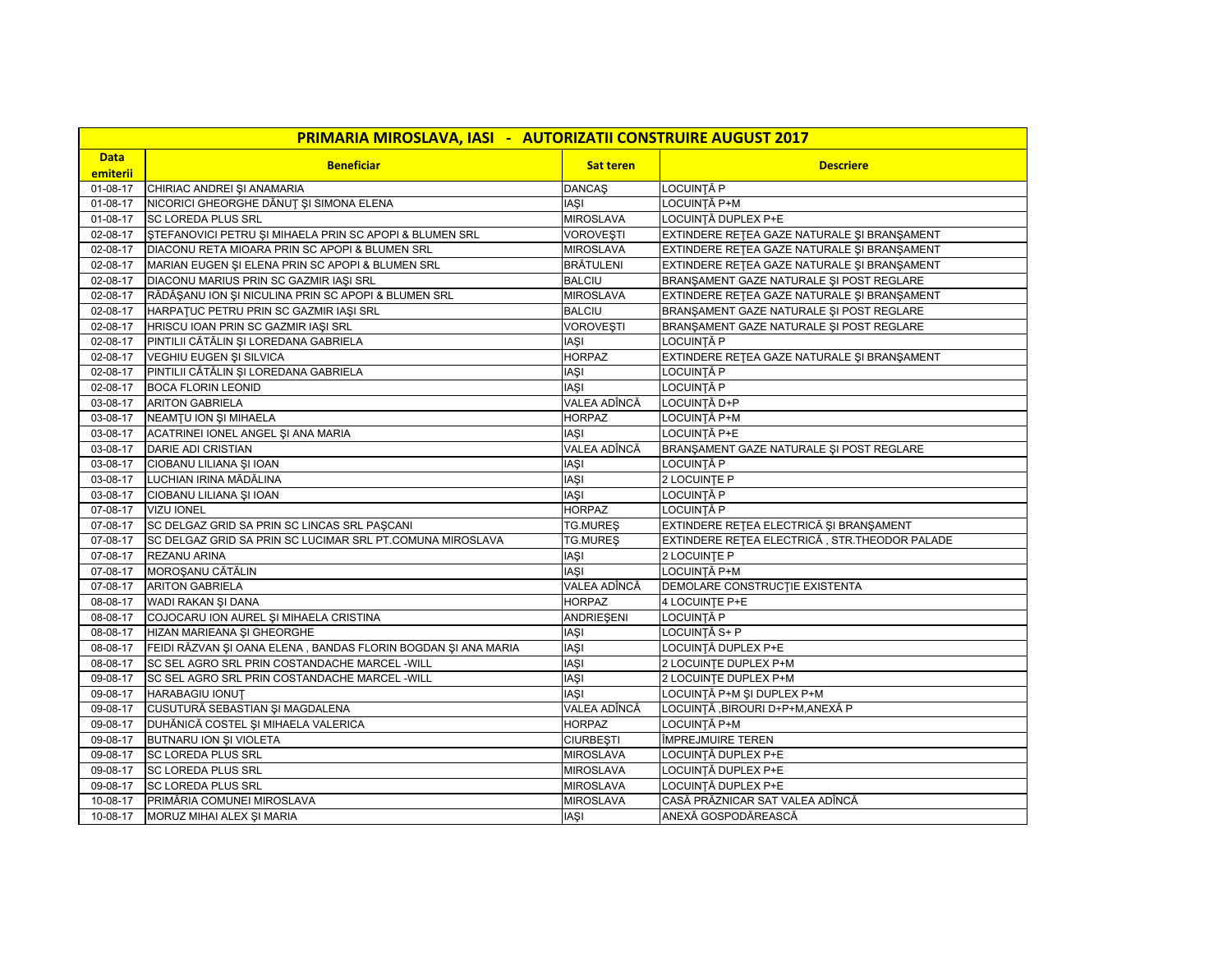| 10-08-17 | SC MIRAJ PARTY SRL PRIN APOSTOL CORNEL                                        | <b>VALEA LUPULUI</b> | PISCINĂ INTERIOARĂ, CENTRU SPA, SALĂ EVENIMENTE, SPAȚII CAZARE<br>SEDIU FIRMĂ D+P+3E              |
|----------|-------------------------------------------------------------------------------|----------------------|---------------------------------------------------------------------------------------------------|
| 10-09-17 | <b>COLTA CONSTANTIN</b>                                                       | <b>HORPAZ</b>        | LOCUINTĂ P                                                                                        |
| 10-09-17 | <b>COTOMAN GETTA</b>                                                          | <b>HORPAZ</b>        | LOCUINTĂ P                                                                                        |
| 10-08-17 | HUTUPAȘU FLORIN ȘI ȘTEFANIA MIHAELA                                           | <b>IASI</b>          | EXTINDERE CONDUCTĂ, BRANȘAMENT GAZE NATURALE                                                      |
| 10-08-17 | <b>TALPAN VICTOR IOAN</b>                                                     | <b>MIROSLAVA</b>     | <b>LOCUINTĂ P</b>                                                                                 |
| 16-08-17 | PLĂCINTĂ VASILE ȘI VERONICA                                                   | <b>MIROSLAVA</b>     | ANEXĂ GOSPODĂREASCĂ                                                                               |
| 16-08-17 | RĂȘCANU AUREL ȘI VALENTINA                                                    | VALEA ADÎNCĂ         | <b>GARAJ ȘI FOIȘOR</b>                                                                            |
| 16-08-17 | BALINT ADRIAN ȘI ANA MARIA                                                    | <b>GROPNITA</b>      | LOCUINTĂ P+M                                                                                      |
| 16-08-17 | HELLER JEHEZKEL ȘI YAEL, SILBER LIOR ELIZER J. ȘI DANIELA                     | <b>ISRAEL</b>        | LOCUINȚĂ DUPLEX P+E ȘI TRIPLEX P+E                                                                |
| 16-08-17 | SC DELGAZ GRID SA PRIN SC LINCAS SRL                                          | TG.MUREŞ             | EXTINDERE REȚEA ELECTRICĂ DE JOASĂ TENSIUNE-                                                      |
| 16-08-17 | SC GLOBAL IDL SRL PRIN ŞOROAGĂ SEBASTIAN GEORGE                               | <b>IASI</b>          | LOCUINȚĂ COLECTIVĂ P+2E+M                                                                         |
| 17-08-17 | <b>COLTA CONSTANTIN</b>                                                       | <b>HORPAZ</b>        | LOCUINTĂ P                                                                                        |
| 17-08-17 | <b>COTOMAN GETTA</b>                                                          | <b>HORPAZ</b>        | LOCUINTĂ P                                                                                        |
| 17-08-17 | <b>SC DELGAZ GRID SA</b>                                                      | TG.MUREŞ             | ÎMBUNĂTĂȚIRE NIVEL DE TENSIUNE LEA JT ȘI MODERNIZARE<br>BRANȘAMENTE AFERENTE PENTRU POMPE EZĂRENI |
| 17-08-17 | DĂSCĂLIȚĂ CLAUDIU CONSTANTIN ȘI ANA MARIA                                     | <b>BALCIU</b>        | LOCUINȚĂ DUPLEX P+E                                                                               |
| 18-08-17 | SC ALGINA ELECTRIC SRL PRIN ZAHARIA TEODOR                                    | VALEA ADÎNCĂ         | LOCUINȚĂ P+M                                                                                      |
| 17-08-17 | <b>SC TOP MASTER LTD SRL</b>                                                  | <b>IASI</b>          | HALĂ DEPOZITARE P ȘI CLĂDIRE ADMINISTRATIVĂ P+E                                                   |
| 18-08-17 | <b>SC GAZMIR IAŞI SRL</b>                                                     | <b>MIROSLAVA</b>     | EXTINDERE RETEA GAZE NATURALE                                                                     |
| 18-08-17 | BUCHILĂ JENICĂ PRIN SC GAZMIR IAȘI SRL                                        | <b>MIROSLAVA</b>     | BRANŞAMENT GAZE NATURALE ŞI POST REGLARE                                                          |
| 18-08-17 | <b>SC GAZMIR IASI SRL</b>                                                     | <b>MIROSLAVA</b>     | EXTINDRE RETEA GAZE NATURALE ȘI BRANȘAMENT                                                        |
| 18-08-17 | AMARANDEI CRISTIAN PRIN SC GAZMIR IAȘI SRL                                    | <b>MIROSLAVA</b>     | BRANŞAMENT GAZE NATURALE ŞI POST REGLARE                                                          |
| 18-08-17 | ANUŞCA CORNELIU ŞI DANIELA PRIN SC GAZMIR IAŞI SRL                            | <b>MIROSLAVA</b>     | BRANŞAMENT GAZE NATURALE ŞI POST REGLARE                                                          |
| 18-08-17 | <b>SC GAZMIR IASI SRL PT. BOLOGA IOAN</b>                                     | <b>MIROSLAVA</b>     | BRANŞAMENT GAZE NATURALE ŞI POST REGLARE                                                          |
| 18-08-17 | SC GAZMIR IAȘI SRL PT.AMIRONESEI MARIUS PAUL                                  | <b>MIROSLAVA</b>     | BRANŞAMENT GAZE NATURALE ŞI POST REGLARE                                                          |
| 21-08-17 | PALADE IONUȚ VASILE și ANA MARIA, PAICU FLORIN                                | <b>MIROSLAVA</b>     | LOCUINȚĂ DUPLEX P+E                                                                               |
| 21-08-17 | <b>STAVARACHE ADRIAN SI VIORICA</b>                                           | <b>CIUREA</b>        | LOCUINTĂ DUPLEX P+E                                                                               |
| 21-08-17 | PRIMĂRIA COMUNEI MIROSLAVA                                                    | <b>MIROSLAVA</b>     | EXTINDERE SISTEM DE CANALIZARE, SAT BRĂTULENI                                                     |
| 22-08-17 | PIPIRIG GHEORGHE și PAULA                                                     | <b>CIUREA</b>        | LOCUINȚĂ P+M                                                                                      |
| 24-08-17 | VIZU IONEL și ADELA                                                           | <b>MIROSLAVA</b>     | LUCUINTĂ P                                                                                        |
| 24-08-17 | STEFANOVICI PETRU SI MIHAELA                                                  | <b>POPRICANI</b>     | LOCUINTĂ P                                                                                        |
| 28-08-17 | <b>CURDUBAN IONELA</b>                                                        | VALEA ADÎNCĂ         | BRANŞAMENT GAZE NATURALE ŞI POST REGLARE                                                          |
| 28-08-17 | ANITA AUREL SI ANGELICA                                                       | <b>BÎRLAD</b>        | LOCUINTĂ P+M                                                                                      |
| 28-08-17 | GÎNDAC LAURENȚIU CRISTIAN ȘI ELENA                                            | <b>ERBICENI</b>      | LOCUINTĂ P                                                                                        |
| 28-08-17 | MANOLACHE VASILE ȘI IONELA DANIELA PRIN SC PACO CONSTRUCT GROUP<br><b>SRL</b> | <b>IAŞI</b>          | ALIMENTARE CU ENERGIE ELECTRICĂ                                                                   |
| 28-08-17 | MORARIU GEORGE ADRIAN ȘI MONICA GABRIELA                                      | <b>IASI</b>          | LOCUINTĂ P+M                                                                                      |
| 28-08-17 | VERDES IULIANA DIANA                                                          | <b>CIURBEȘTI</b>     | LOCUINTĂ P+M                                                                                      |
| 29-08-17 | STEFĂNOAIA EMANOIL ION PRIN SC GAZMIR IAȘI SRL                                | VALEA URSULUI        | BRANŞAMENT GAZE NATURALE ŞI POST REGLARE                                                          |
| 29-08-17 | CATRINESCU DANIELA PRIN SC APOPI & BLUMEN SRL                                 | <b>BALCIU</b>        | EXTINDERE RETEA GAZE NATURALE ȘI BRANȘAMENT                                                       |
| 29-08-17 | <b>SC GAZMIR IAŞI SRL</b>                                                     | <b>MIROSLAVA</b>     | EXTINDERE RETEA GAZE NATURALE ȘI BRANȘAMENT                                                       |
| 29-08-17 | <b>SC GAZMIR IAŞI SRL</b>                                                     | <b>MIROSLAVA</b>     | EXTINDERE RETEA GAZE NATURALE                                                                     |
| 29-08-17 | PAVEL MARIUS CONSTANTIN ȘI ALEXANDRA LAURA                                    | <b>DANCAS</b>        | LOCUINTĂ D+P                                                                                      |
| 29-08-17 | SPULBER V.IOAN ȘI ELENA                                                       | IAŞI                 | INTRARE IN LEGALITATE LOCUINȚĂ P                                                                  |
| 29-08-17 | CIOARIC AXINTE MARIUS ȘI CIOARIC AXINTE GABRIELA                              | <b>IASI</b>          | LOCUINȚĂ P+M                                                                                      |